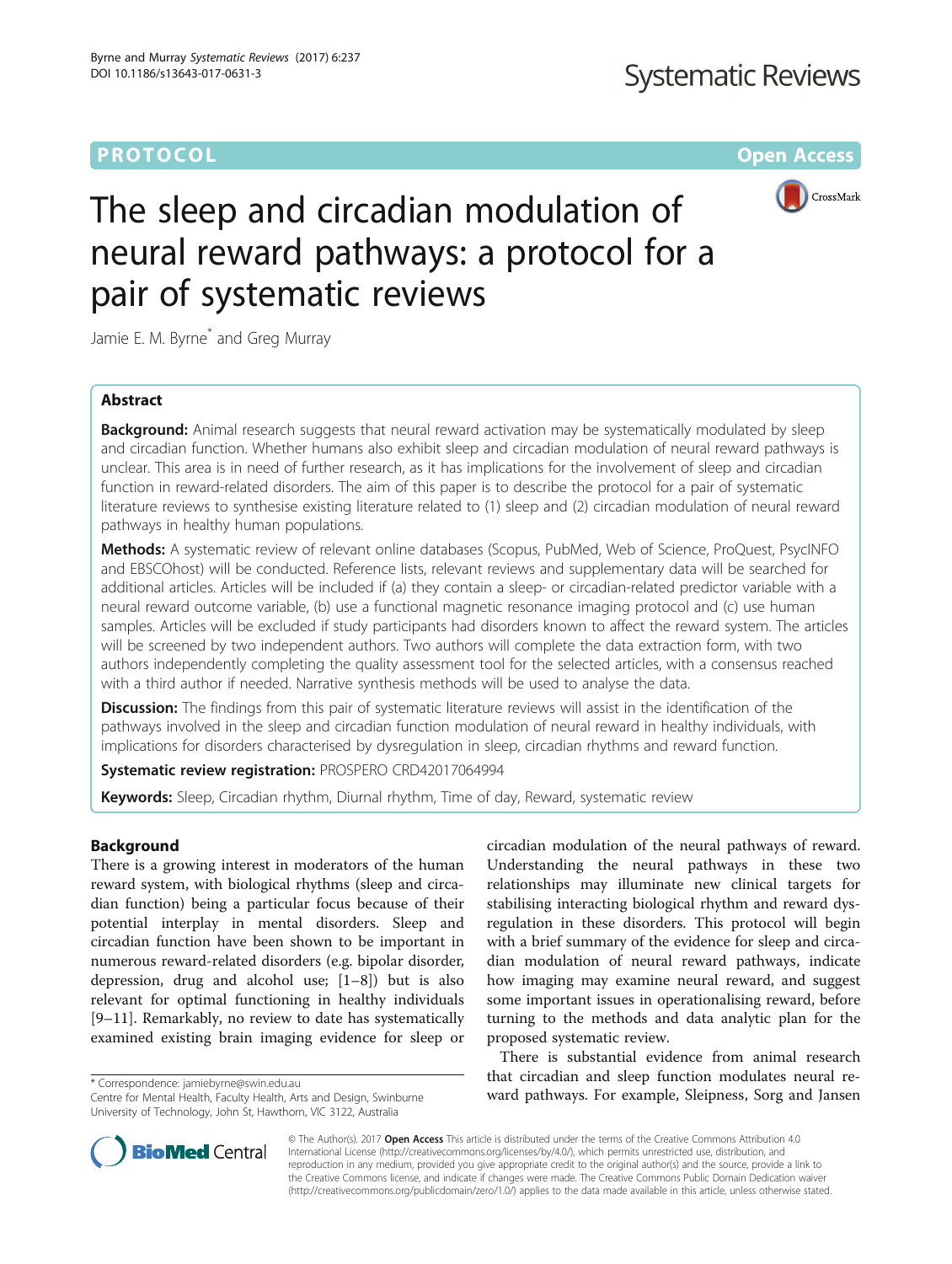[[12, 13\]](#page-4-0) demonstrated that time of day differences in dopamine transmission and reward-seeking behaviour was reliant on the central circadian pacemaker, the suprachiasmatic nucleus. Further, circadian clock gene expression in the core reward regions (ventral tegmental area [VTA], nucleus accumbens [NAc] and the medial and dorsolateral prefrontal cortex [mPFC, DLPFC]) all exhibit circadian rhythmicity [\[14](#page-4-0), [15](#page-4-0)]. In relation to sleep, Hanlon, Andrzejewski, Harder, Kelley and Benca [[16\]](#page-4-0) found that depriving rats of rapid eye movement sleep led to a decrease in motivation to seek rewards the following day. In humans, Volkow et al. [\[17](#page-4-0)] found that sleep deprivation altered dopamine transmission in the ventral striatum, which may represent a pathway for the altered reward response seen in behavioural tasks [[18](#page-4-0)– [20\]](#page-4-0) and positive mood response [[21](#page-5-0)–[23](#page-5-0)] following sleep perturbations.

In humans, neuroimaging methods, particularly commonly used functional magnetic resonance imaging (fMRI) paradigms, have potential to illuminate the putative sleep and circadian modulation of neural reward pathways. In fMRI, neural activity is inferred from changes in the blood-oxygen-level-dependent (BOLD) signal, premised on regional blood flow. A common approach to investigating neural reward functioning in fMRI is via presentation of reward stimuli within a taskbased protocol [\[24](#page-5-0)]. Reward studies have typically used money, food, happy faces or attractive physical features to activate reward regions in fMRI [[25\]](#page-5-0). Task-based fMRI contrasts with resting state fMRI, a paradigm of growing interest which aims to detect patterns of fluctuating synchronous connectivity between structurally distinct brain regions in the absence of a stimulus [\[26](#page-5-0)].

Any synthesis of fMRI studies of reward must attend to the multiple methodological dimensions on which studies may differ. One advantage of using task-based imaging is that it allows for event-related and blockbased tasks to temporally distinguish between these reward components. Block designs employ blocks of similar trial types which give higher power across many trials; event-related designs can distinguish between trials in a block, and separate out components within a trial [[27](#page-5-0)]. Reward in humans is probably not a unitary process. Event-related designs have the potential to distinguish between reward anticipation and reward consumption [[28](#page-5-0)]. Block designs are less temporally sensitive, but more powerful in detecting effects [[27](#page-5-0)– [29\]](#page-5-0). A second methodological consideration is that imaging tasks use different stimuli (e.g. money, food, social rewards) to measure neural reward [[25](#page-5-0)]. In the present context, sleep and circadian function may have different interactions with (for example) money and food, making it important to discriminate between studies using one or other of these reward stimuli. A final consideration is reward can be examined outside of the stimuli in resting state fMRI. Resting state fMRI may capture a physiological preparedness to engage with rewarding stimuli in the environment.

## **Objectives**

The aim of this study is to synthesise existing research on the putative modulation of neural reward pathways by sleep and circadian function. An initial scoping of the literature strongly suggested that (a) these two modulation propositions would be best investigated separately to minimise heterogeneity and facilitate synthesis, and (b) there were sufficient studies in each area to support two separate systematic reviews. Therefore, the objective of this study is to conduct a pair of systematic reviews, driven by the following questions.

## Research questions

- 1) What evidence is there for modulation of neural reward pathways by sleep?
- 2) What evidence is there for modulation of neural reward pathways by circadian function?

#### Methods

This systematic review will be written using the Preferred Reporting Items for Systematic Reviews and Meta-Analysis Protocols (PRISMA-P) guidelines (Additional file [1](#page-4-0)). This systematic review has been registered with the International Prospective Register of Systematic Reviews (PROSPERO, registration number: CRD42017064994).

#### Criteria for study inclusion

- (i) Study methods. Studies will be included if they use naturalistic designs or experimental designs (including cross-sectional, longitudinal, case-control studies and cross-over) to manipulate sleep or circadian function to examine neural reward functioning through fMRI. In addition, articles must be written in English and published in a peer-reviewed journal.
- (ii)Study participants. Studies will be eligible for inclusion if they include samples of human subjects of any age. In the sleep systematic review, studies that include insomnia, symptoms or disorders will be included if these quasi-experimental groupings formed the predictor variable, compared to another sleep comparison group. So too, in the circadian systematic review, delayed or advanced sleep-wake phase will be included if these symptoms or disorders are related to another circadian function comparison group. In both reviews, clinical samples with psychological or physical illnesses that may affect reward will be excluded. Studies using samples with neurological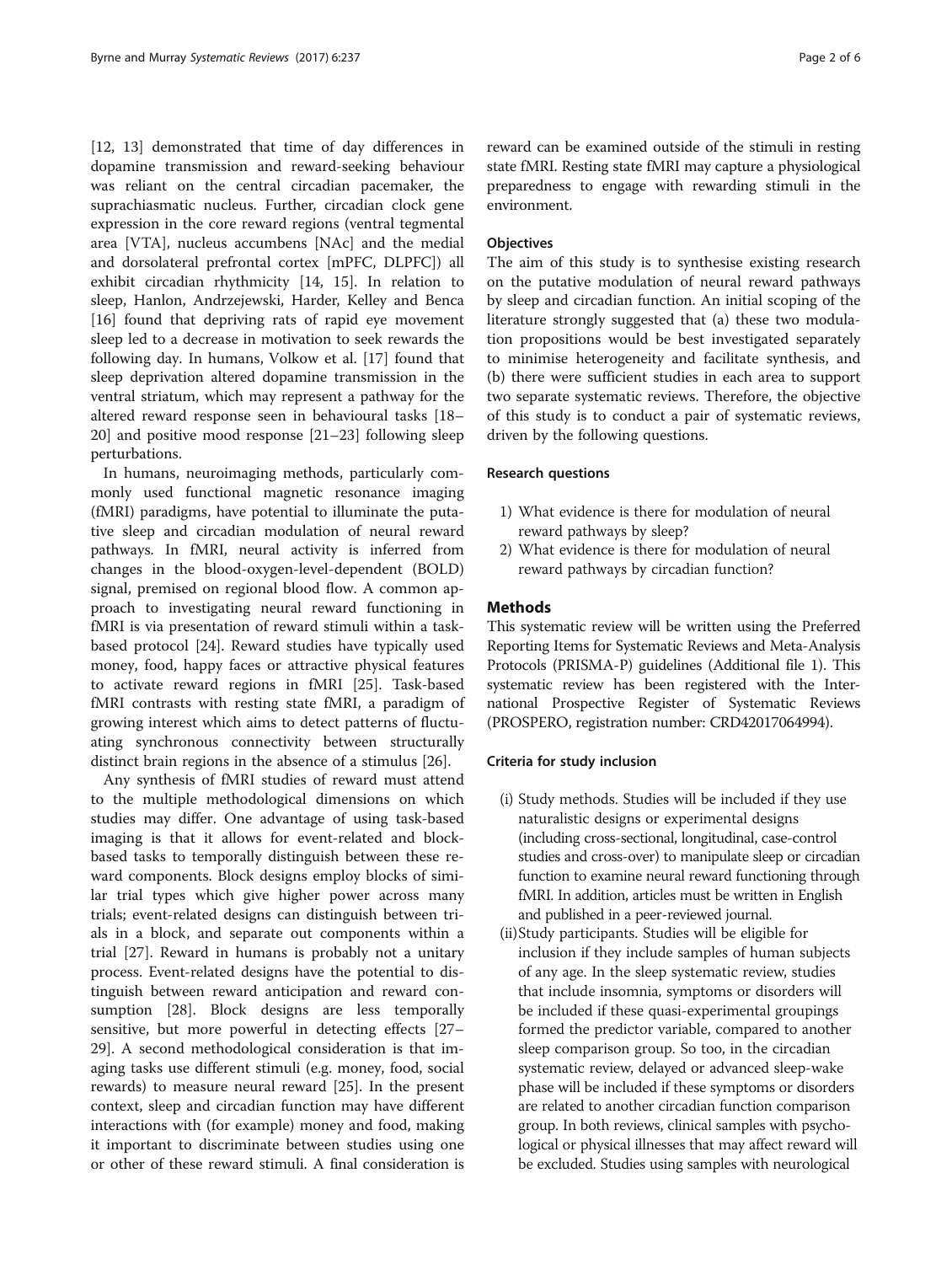or physiological disorders that have a pronounced effect on sleep (e.g. narcolepsy, Kleine-Levin syndrome, obstructive sleep apnoea) or circadian function (e.g. blind individuals or traumatic brain injury) will be excluded from both reviews. Studies that use pharmacological, acupuncture, transmagnetic stimulation or administered reward-related substances (alcohol, drugs [including caffeine and nicotine]) will be excluded, as this intervention may affect both the sleep or circadian predictor variable and the neural reward activation outcome variable. Individuals who have diagnoses of disorders known to affect the reward system (e.g. bipolar disorder, major depressive disorder, gambling disorder, alcohol and drug use disorders) will be excluded. Studies investigating altered reward response specific to a population (e.g. displaying images of alcohol to heavy alcohol users) will also be excluded, on the grounds that they effectively add an additional interaction term to the two broad relationships of interest in this systematic review.

(iii)Search strategy for study identification. Relevant health and neuroscience electronic databases (Scopus, PubMed, Web of Science, ProQuest, PsycINFO and EBSCOhost) will be searched for articles from the database inception until October 2017. Reference lists of selected articles, relevant reviews and meta-analyses and supplementary data files will be examined to identify any additional articles. The search strategy includes examining the article title, abstracts and keywords for relevant criteria (Table 1).

As seen in Tables 1 and 2, search term 1 aims to identify studies collecting data on sleep (Table 1) or circadian function (Table 2). All studies must have a predictor

Table 1 Example search for sleep modulation of neural reward using keywords in Scopus

1 TITLE-ABS-KEY(sleep OR \*REM OR adenosine OR nap)

2 TITLE-ABS-KEY(striatum OR "anterior cingulate" OR "ventral tegment\* OR putamen OR VTA OR NAc OR accumben\* OR "medial prefrontal cortex" OR MPFC OR "orbitofrontal cortex" OR OFC OR thalamus OR insula OR "dorsolateral prefrontal cortex" OR DLPFC OR amygdal\* OR "locus coeruleus" OR LC OR dopamine\* OR seroton\* OR limbic OR caudate)

- 3 TITLE-ABS-KEY (reward OR arousal OR happ\* OR food OR money OR positiv\* OR affect OR emoti\* OR reinforcement OR instrumental)
- 4 TITLE-ABS-KEY(imag\* OR FMRI OR MRI)
- 5 NOT TITLE-ABS-KEY(rat OR rodent OR mouse OR mice OR hamster OR drosophila)
- 6 (LIMIT-TO(DOCTYPE,"ar ") OR LIMIT-TO(DOCTYPE,"ip")
- 7 2 OR 3
- 8 1 AND 4 AND 5 AND 6 AND 7

Table 2 Example search for circadian modulation of neural reward using keywords in Scopus

- 1 TITLE-ABS-KEY(SCN OR suprachiasmatic OR circadian OR diurnal OR "clock gene\*" OR "time of day" OR cortisol OR melatonin OR owl OR lark)
- 2 TITLE-ABS-KEY(striatum OR "anterior cingulate" OR "ventral tegment\* OR putamen OR VTA OR NAc OR accumben\* OR "medial prefrontal cortex" OR MPFC OR "orbitofrontal cortex" OR OFC OR thalamus OR insula OR "dorsolateral prefrontal cortex" OR DLPFC OR amygdal\* OR "locus coeruleus" OR LC OR dopamine\* OR seroton\* OR limbic OR caudate)
- 3 TITLE-ABS-KEY (reward OR arousal OR happ\* OR food OR money OR positiv\* OR affect OR emoti\* OR reinforcement OR instrumental)
- 4 TITLE-ABS-KEY(imag\* OR FMRI OR MRI)
- 5 NOT TITLE-ABS-KEY(rat OR rodent OR mouse OR mice OR hamster OR drosophila)
- 6 (LIMIT-TO(DOCTYPE,"ar") OR LIMIT-TO(DOCTYPE,"ip")

7 2 OR 3

8 1 AND 4 AND 5 AND 6 AND 7

variable which is an experimental manipulation, or a naturalistic (quasi-experimental) quantification of sleep or circadian function.

- a. For the sleep review, studies that included different sleep stages or insomnia symptoms will be included as well as more traditional sleep deprivation or sleep extension studies.
- b. For the circadian function review, studies will be deemed to speak to the circadian function of reward if they use a repeated-measure protocol at different times of day (measuring a diurnal [daily] rhythm) and measure circadian phase through preformed chronotype (morning, evening type individuals) groups or use more endogenous markers of circadian function such as circadian genes, melatonin or cortisol levels.

Search term 2 identifies studies collecting data on the neural basis of reward, while search term 3 identifies reward stimuli that may be used in imaging studies. Neural reward activation as measured by fMRI will be the outcome variable of both the planned systematic literature reviews. Reward functioning can be examined as an outcome of reward tasks, or through resting state scans that examine brain regions or neuronal activity associated with rewards. Search terms will be broad, including terms for reward stimuli, neural reward regions of interest and whole-brain analyses in fMRI studies. Search term 4 identifies fMRI paradigms, with search term 5 excluding commonly used animals in sleep and circadian research, and limits to full articles that are already in press (search term 6). Search term 7 aims to identify studies that have searched for or identified neural reward regions or used an imaging paradigm with reward-based stimuli.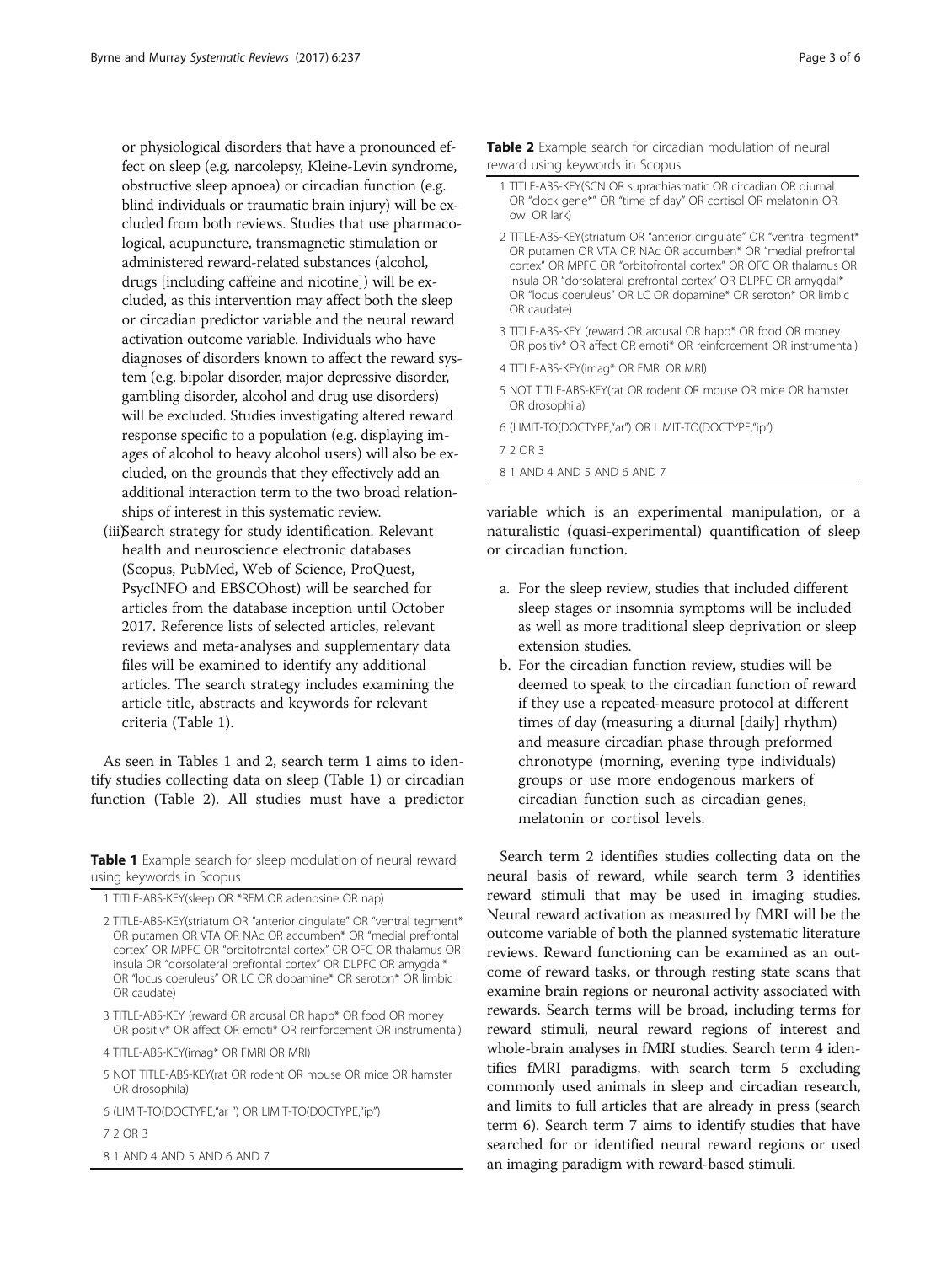## Study selection

Articles will be screened in two stages. Stage 1 (titles and abstract) will screen for inclusion and exclusion criteria (see Additional file [2\)](#page-4-0). Stage 2 will collate the study selection results, and two authors will review the full texts for any discrepancies with Cohen's Kappa for inter-rater agreement assessed and reported. If agreement cannot be reached, a third reviewer from the authors will make the final decision.

## Data extraction

A data extraction form in Microsoft Excel will be used to compile the method and results from each of the selected studies for the (1) sleep systematic review and (2) the circadian systematic review (see Additional file [3](#page-4-0)). Two independent reviewers will complete this form for the selected articles. Given the diverse measurements of sleep, circadian function and reward, this form will detail the sleep or circadian variable and how this was used in the method, whether a stimuli was or was not used in the neuroimaging protocol (with a description of the reward stimuli), participant information and characteristics, the imaging procedures used and regions of interest investigated and/ or identified, results, interpretation and limitations of the research, with two reviewers independently completing this extraction. Two authors will then complete a quality assessment of the articles using the Effective Public Health Practice Project [\(http://www.eph](http://www.ephpp.ca/PDF/Quality%20Assessment%20Tool_2010_2.pdf) [pp.ca/PDF/Quality%20Assessment%20Tool\\_2010\\_2.pdf](http://www.ephpp.ca/PDF/Quality%20Assessment%20Tool_2010_2.pdf); [\[30\]](#page-5-0)) quality assessment tool measuring the robustness of articles through an examination of selection bias, study design, confounders, blinding, data collection methods, withdrawal and dropout, intervention integrity and analyses. The strength of this measure is that it allows for component and global ratings to be made; thus, components in this literature that may be less relevant (such as blinding) can be discussed without losing the important cross-study evaluation of the relevant quality assessment components. Where consensus is not reached on the quality assessment, a third reviewer will be relied on. In studies which investigate bi-directional influences between sleep/circadian and reward activation, only the primary direction of interest here (sleep and circadian modulation of reward) will be considered.

### Data analysis

As we expect the studies to be heterogeneous in both the sleep and circadian systematic reviews and the operationalisation of reward variables, the main data analysis will follow a narrative synthesis of articles in both cases. Popay et al.'s [[31](#page-5-0)] four-step framework for developing an effective narrative synthesis will be used. The first step in the narrative synthesis will provide an explanation for how sleep or circadian function may causally impact different neural reward pathways. This step will map the

potential neural pathways of reward in humans, and how these may relate to the different reward stages (reward anticipation and reward outcome). The second step entails a preliminary synthesis of the identified studies, describing the pattern of results by sleep and circadian function separately. The primary aim of this step will be to identify whether the neural reward outcome is modulated by sleep or circadian function, paying attention to the region affected, the direction of effect and the magnitude of observed effects in each individual study. A third step will involve analysis of these findings across studies, concentrating on cross-study design and methodological factors that may explain discrepancies between studies. For the present review, an important focus at this step will be cross-study differences in reward measurement (stimuli and imaging method used) and the reward stage (anticipation and outcome) examined. The final step will involve assessing the strength of evidence for the sleep and circadian modulation of reward as organised by reward stage and region. This will involve collating the results of the EPHP quality assessment (above) to see if some findings should be weighted more highly through both the quantity of evidence for an approach and the design qualities which may best address the current research question for the final narrative synthesis.

### **Discussion**

Currently, no systematic literature reviews have considered the impact of either sleep or circadian function on neural reward pathways. This is an important gap in knowledge, because recent empirical and theoretical evidence (e.g. [\[32](#page-5-0)–[36\]](#page-5-0)) have suggested a disturbed interaction between sleep/circadian function, and reward processes may be pivotal to serious reward-related psychopathologies including bipolar disorder, major depression and alcohol and drug use disorders. Better evidence in the general population for the putative existence, direction and strength of such relationships at the neural level in a pair of systematic reviews has the potential to improve understanding and ultimately management of a range of psychopathologies.

#### Limitations

We expect that the primary limitation of these systematic literature reviews will be heterogeneity across identified studies. The measurement of neural reward activation has not been standardised across studies, with different designs using different types of reward stimuli, and varied focus between reward stages (anticipation and outcome). In addition, some studies will investigate neural reward through stimuli-response paradigms while others use resting state data to speak to a neural preparedness to engage in reward behaviour. While all these studies may speak to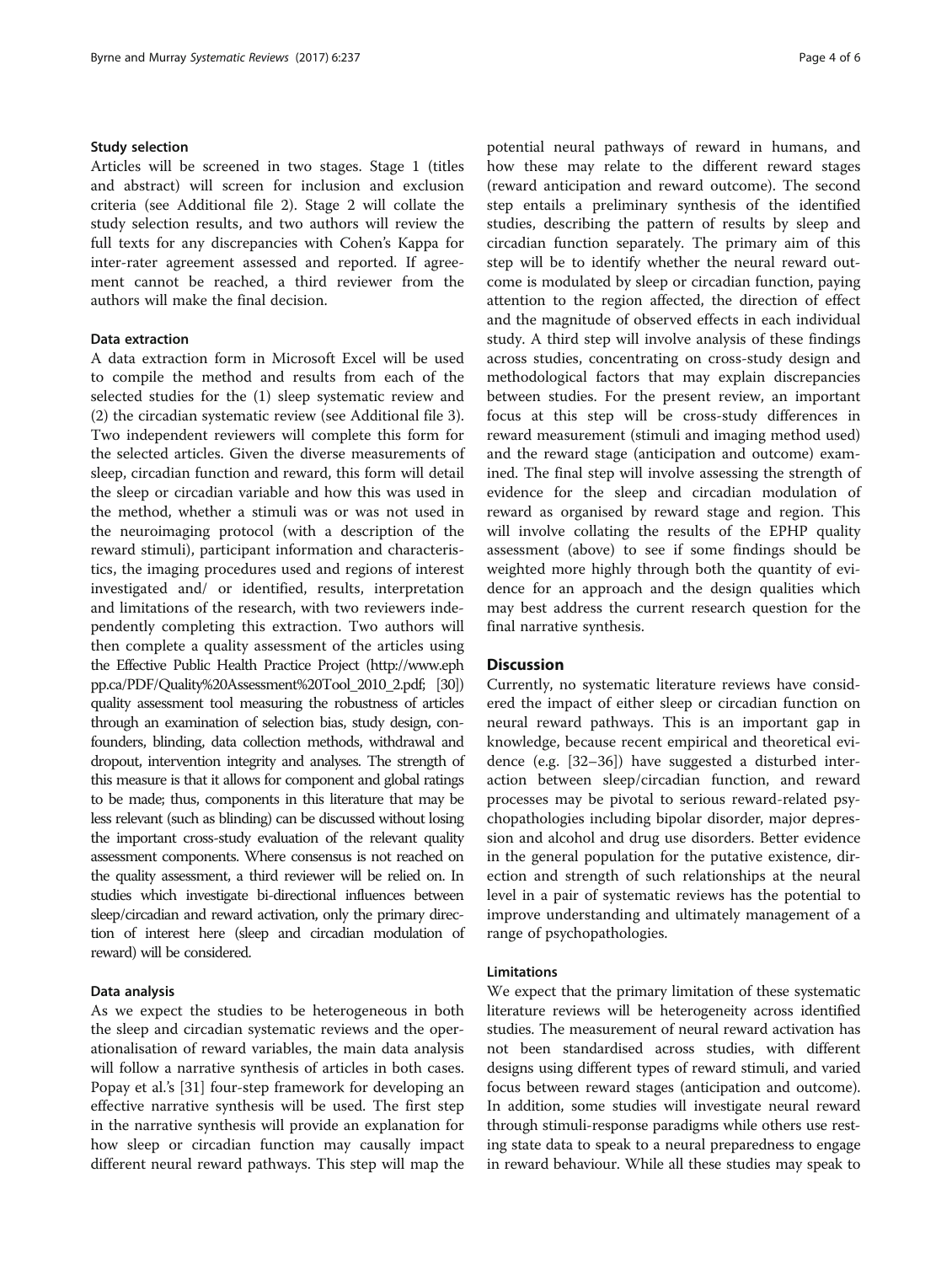<span id="page-4-0"></span>a sleep and circadian modulation of neural reward activation, differences in study paradigms will be important qualifications on any synthesis. On the basis of the results of the narrative synthesis, however, we expect to be able to identify which protocols may best illuminate the sleep and circadian modulation of neural reward activation in future research.

A final potential limitation of the literature is that few studies are expected to speak to both sleep and circadian function, which are known to be deeply interdependent. As such, this pair of reviews will emphasise that while it is scientifically important to examine sleep and circadian functioning separately, practically, these two studies will be confounded by the respective sleep or circadian process. As a result, these two systematic reviews can help inform future research ofsome of the ways that neuroimaging may better manage the interplay between sleep and circadian rhythms in their joint determination of neural reward functioning.

## Additional files

[Additional file 1:](dx.doi.org/10.1186/s13643-017-0631-3) PRISMA-P (Preferred Reporting Items for Systematic review and Meta-Analysis Protocols) 2015 checklist: recommended items to address in a systematic review protocol\*. (DOC 60 kb)

[Additional file 2:](dx.doi.org/10.1186/s13643-017-0631-3) Article Selection. (XLSX 8 kb)

[Additional file 3:](dx.doi.org/10.1186/s13643-017-0631-3) Data Extraction. (XLSX 11 kb)

#### Acknowledgements

Not applicable

#### Funding

No applicable funding for the reviews.

#### Availability of data and materials

Blank article selection and data extraction forms are available as additional files. Upon publication of the review, article selection and data extraction forms will be made available with email requests.

#### Authors' contributions

JB wrote the first draft of the protocol and contributed to the design. GM contributed to the design, drafting of the manuscript and original idea for review. Both authors read and approved the final manuscript.

#### Ethics approval and consent to participate

Not applicable

#### Consent for publication

Not applicable

#### Competing interests

The authors declare that they have no competing interests.

## Publisher's Note

Springer Nature remains neutral with regard to jurisdictional claims in published maps and institutional affiliations.

#### Received: 23 May 2017 Accepted: 20 November 2017 Published online: 02 December 2017

#### References

- 1. Alloy LB, Olino T, Freed RD. Role of reward sensitivity and processing in major depressive and bipolar spectrum disorders. Behav Ther. doi: [10.1016/j.](http://dx.doi.org/10.1016/j.beth.2016.02.014) [beth.2016.02.014](http://dx.doi.org/10.1016/j.beth.2016.02.014).
- 2. Asarnow LD, Soehner AM, Harvey AG. Circadian rhythms and psychiatric illness. Curr Opin Psychiatry. 2013;26(6):566–71. doi: [10.1097/YCO.](http://dx.doi.org/10.1097/YCO.0b013e328365a2fa) [0b013e328365a2fa.](http://dx.doi.org/10.1097/YCO.0b013e328365a2fa)
- 3. Boland EM, Alloy LB. Sleep disturbance and cognitive deficits in bipolar disorder: toward an integrated examination of disorder maintenance and functional impairment. Clin Psychol Rev. 2013;33(1):33–44. doi: [10.1016/j.cpr.2012.10.001](http://dx.doi.org/10.1016/j.cpr.2012.10.001).
- 4. Harvey AG, Mullin BC, Hinshaw SP. Sleep and circadian rhythms in children and adolescents with bipolar disorder. Dev Psychopathol. 2006;18(04):1147– 68. doi: [10.1017/S095457940606055X.](http://dx.doi.org/10.1017/S095457940606055X)
- 5. Hasler BP, Casement MD, Sitnick SL, Shaw DS, Forbes EE. Eveningness among late adolescent males predicts neural reactivity to reward and alcohol dependence two years later. Behav Brain Res. 2017; doi: [10.1016/j.](http://dx.doi.org/10.1016/j.bbr.2017.02.024) [bbr.2017.02.024.](http://dx.doi.org/10.1016/j.bbr.2017.02.024)
- 6. Hasler BP, Soehner AM, Clark DB. Circadian rhythms and risk for substance use disorders in adolescence. Curr Opin Psychiatry. 2014;27(6):460–6. doi: [10.](http://dx.doi.org/10.1097/YCO.0000000000000107) [1097/YCO.0000000000000107.](http://dx.doi.org/10.1097/YCO.0000000000000107)
- 7. Hasler BP, Soehner AM, Clark DB. Sleep and circadian contributions to adolescent alcohol use disorder. Alcohol. 2015;49(4):377–87. doi: [10.1016/j.](http://dx.doi.org/10.1016/j.alcohol.2014.06.010) [alcohol.2014.06.010.](http://dx.doi.org/10.1016/j.alcohol.2014.06.010)
- 8. Soehner AM, Bertocci MA, Manelis A, Bebko G, Ladouceur CD, Graur S, et al. Preliminary investigation of the relationships between sleep duration, reward circuitry function, and mood dysregulation in youth offspring of parents with bipolar disorder. J Affect Disord. 2016;205:144–53. doi: [10.1016/](http://dx.doi.org/10.1016/j.jad.2016.03.074) [j.jad.2016.03.074](http://dx.doi.org/10.1016/j.jad.2016.03.074).
- 9. Murray G, Allen NB, Trinder J. Mood and the circadian system: investigation of a circadian component in positive affect. Chronobiol Int. 2002;19(6):1151– 69. doi: [10.1081/CBI-120015956](http://dx.doi.org/10.1081/CBI-120015956).
- 10. Murray G, Nicholas CL, Kleiman J, Dwyer R, Carrington MJ, Allen NB, Trinder J. Nature's clocks and human mood: the circadian system modulates reward motivation. Emotion. 2009;9(5):705–16. doi: [10.1037/a0017080](http://dx.doi.org/10.1037/a0017080).
- 11. Tang NKY, Fiecas M, Afolalu EF, Wolke D. Changes in sleep duration, quality, and medication use are prospectively associated with health and wellbeing: analysis of the UK household longitudinal study. Sleep. 2017;40(3): zsw079–zsw079. doi[:10.1093/sleep/zsw079.](http://dx.doi.org/10.1093/sleep/zsw079)
- 12. Sleipness EP, Sorg BA, Jansen HT. Contribution of the suprachiasmatic nucleus to day:night variation in cocaine-seeking behavior. Physiol Behav. 2007a;91(5):523–30. [https://doi.org/10.1016/j.physbeh.2007.02.013](http://dx.doi.org/10.1016/j.physbeh.2007.02.013).
- 13. Sleipness EP, Sorg BA, Jansen HT. Diurnal differences in dopamine transporter and tyrosine hydroxylase levels in rat brain: dependence on the suprachiasmatic nucleus. Brain Res. 2007b;1129:34–42. [https://doi.org/10.](http://dx.doi.org/10.1016/j.brainres.2006.10.063) [1016/j.brainres.2006.10.063](http://dx.doi.org/10.1016/j.brainres.2006.10.063).
- 14. Bellivier F, Geoffroy P-A, Etain B, Scott J. Sleep- and circadian rhythmassociated pathways as therapeutic targets in bipolar disorder. Expert Opin Ther Targets. 2015;19(6):747–63. doi: [10.1517/14728222.2015.1018822.](http://dx.doi.org/10.1517/14728222.2015.1018822)
- 15. Webb IC, Baltazar RM, Lehman MN, Coolen LM. Bidirectional interactions between the circadian and reward systems: is restricted food access a unique zeitgeber? Eur J Neurosci. 2009;30(9):1739–48. doi: [10.1111/j.1460-](http://dx.doi.org/10.1111/j.1460-9568.2009.06966.x) [9568.2009.06966.x.](http://dx.doi.org/10.1111/j.1460-9568.2009.06966.x)
- 16. Hanlon EC, Andrzejewski ME, Harder BK, Kelley AE, Benca RM. The effect of REM sleep deprivation on motivation for food reward. Behav Brain Res. 2005;163(1):58–69. [https://doi.org/10.1016/j.bbr.2005.04.017.](http://dx.doi.org/10.1016/j.bbr.2005.04.017)
- 17. Volkow ND, Tomasi D, Wang G-J, Telang F, Fowler JS, Logan J, et al. Evidence that sleep deprivation downregulates dopamine D2R in ventral striatum in the human brain. J Neurosci. 2012;32(19):6711–7. doi: [10.1523/](http://dx.doi.org/10.1523/jneurosci.0045-12.2012) [jneurosci.0045-12.2012.](http://dx.doi.org/10.1523/jneurosci.0045-12.2012)
- 18. McKenna BS, Dickinson DL, Orff HJ, Drummond SPA. The effects of one night of sleep deprivation on known-risk and ambiguous-risk decisions. J Sleep Res. 2007;16(3):245–52. doi: [10.1111/j.1365-2869.2007.00591.x](http://dx.doi.org/10.1111/j.1365-2869.2007.00591.x).
- 19. Venkatraman V, Chuah L, Huettel S, Chee M. Sleep deprivation elevates expectation of gains and attenuates response to losses following risky decisions. Sleep. 2007;30(5):603–609.
- 20. Venkatraman V, Huettel SA, Chuah LY, Payne JW, Chee MW. Sleep deprivation biases the neural mechanisms underlying economic preferences. J Neurosci. 2011;31(10):3712–8. doi: [10.1523/JNEUROSCI.4407-10.2011.](http://dx.doi.org/10.1523/JNEUROSCI.4407-10.2011)